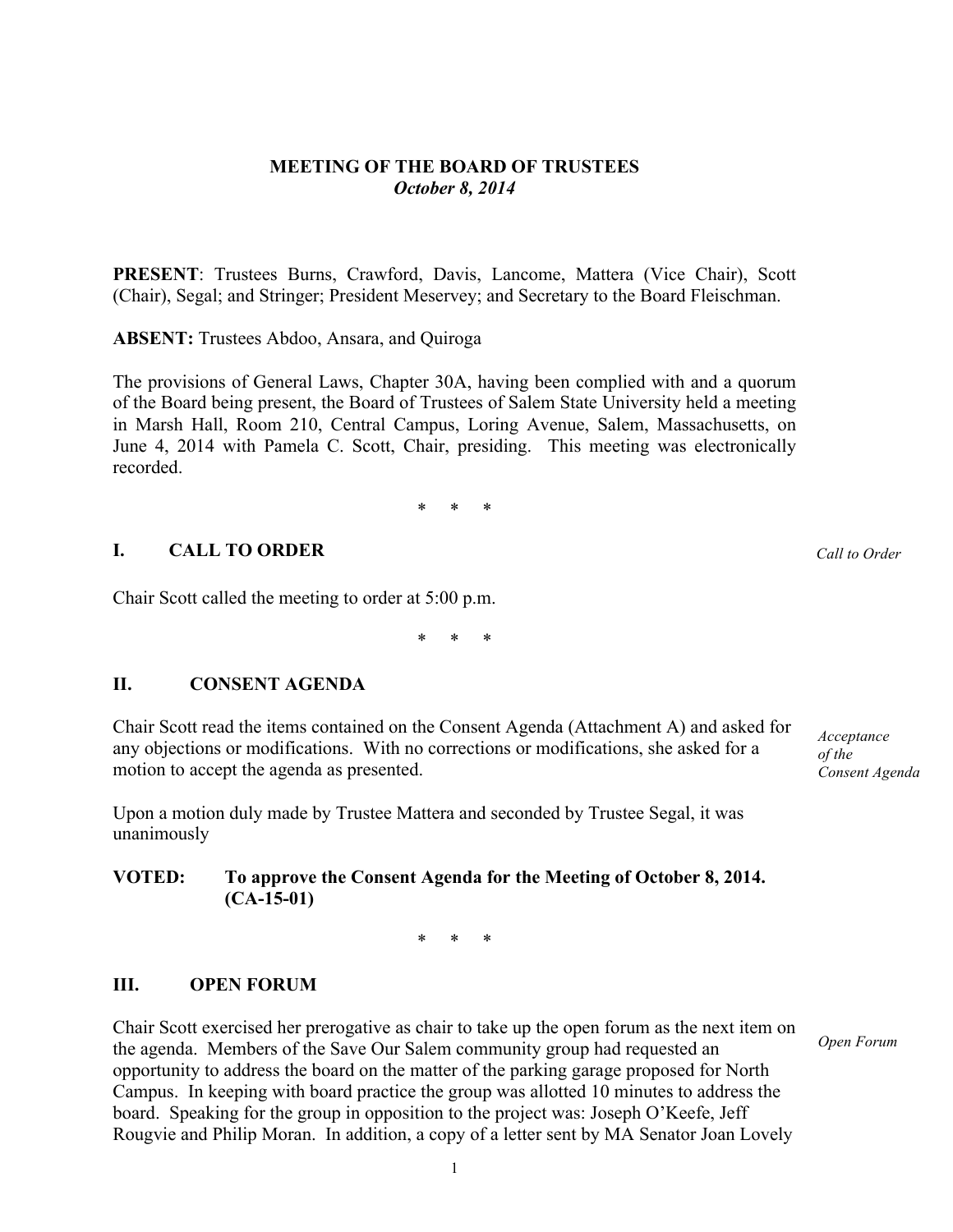to the Executive Office of Energy and Environmental Affairs regarding the garage provided to the president's office was distributed to the board. Mr. O'Keefe read a portion of a recently passed resolution by the Salem City Council, which was provided to the board (Attachment B). Mr. Rougvie's remarks are attached (Attachment C), as is Senator Lovely's letter (Attachment D).

Addressing the board in favor of the garage project was Dr. Amy Everitt, former MSCA Salem Chapter president, not Assistant Provost for Academic Affairs, and Bianca Charles, a senior and commuting student at the university. Both spoke to the importance of sufficient parking for commuting students and faculty to come to the university. They identified parking as the number one concern for both groups. Most classes are held on North Campus therefore this is the most logical location for the garage.

# **IV. COMMITTEE ACTIONS**

**Risk Management & Audit:** Chair Scott asked Trustee Segal to present the committee actions for consideration. Chair Scott noted that the material related to the actions had been distributed to the members prior to the meeting. Trustee Segal began by presenting the motion from the committee with regard to the FU2014 Audit.

Upon a motion duly made by Trustee Segal on behalf of the Risk Management and Audit Committee, it was unanimously

### **VOTED: The Board of Trustees of Salem State University hereby accepts the Salem State University Financial Statement and Management Discussion and Analysis for the fiscal year ending June 30, 2014. (RMA-15-01)**

Trustee Segal then presented the motion from the committee with regard to the Salem State University A-133 audit of federal programs.

Upon a motion duly made by Trustee Segal on behalf of the Risk Management and Audit Committee, it was unanimously

#### **VOTED: The Board of Trustees of Salem State University hereby accepts the Salem State University A-133 audit of federal programs for the fiscal year ending June 30, 2014. (RMA-15-02)**

Trustee Segal then presented the motion from the committee with regard to the Salem State University MAFSCA audit of state financial programs.

Upon a motion duly made by Trustee Segal on behalf of the Risk Management and Audit Committee, it was unanimously

### **VOTED: The Board of Trustees of Salem State University hereby accepts the Salem State University MAFSCA audit of state financial aid programs for the fiscal year ending June 30, 2014. (RMA-15-03)**

**Risk Management** *& Audit Committee*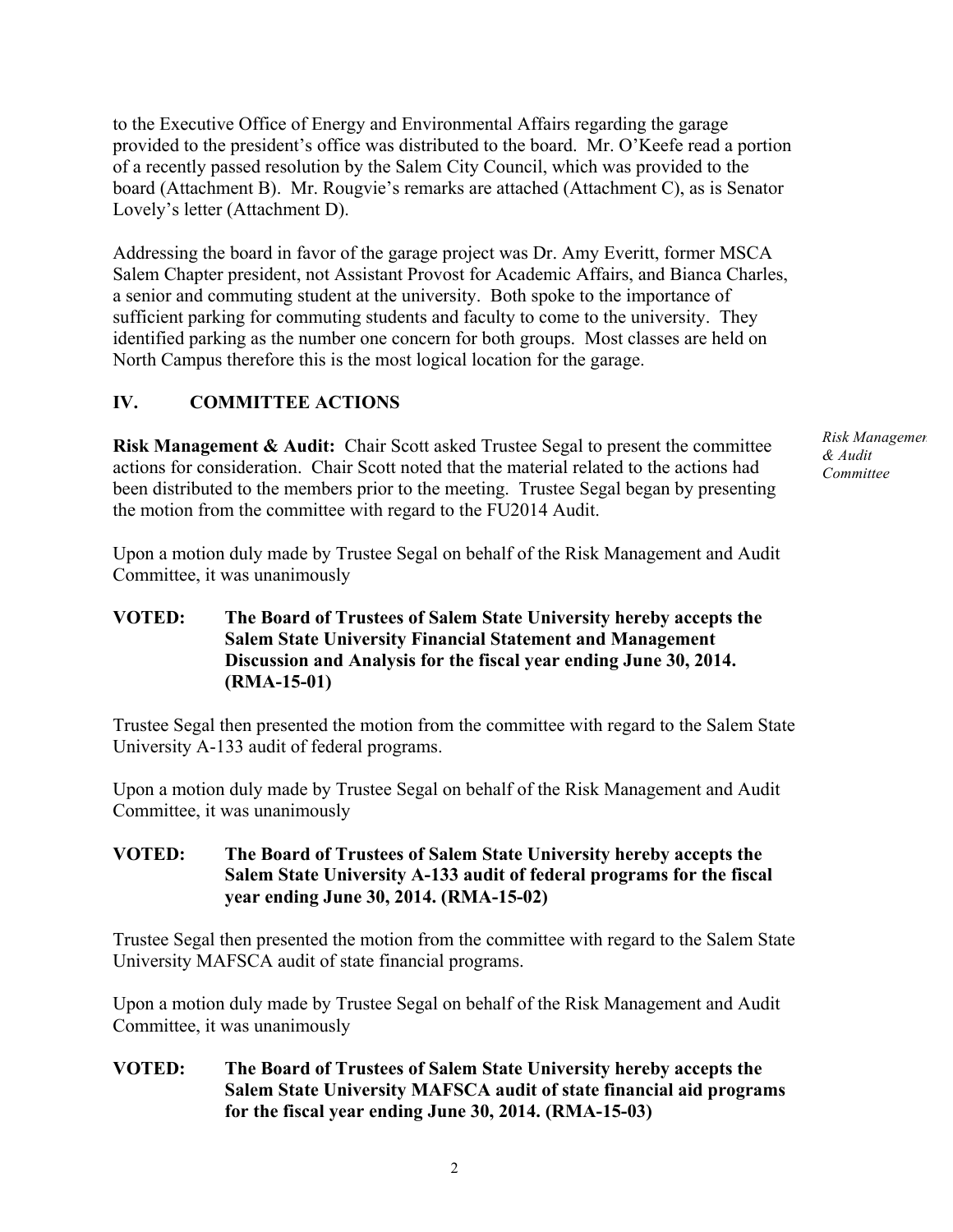The representative of Connor & Drew, the auditing firm, complemented the Salem State fiscal team for their good work and support during the audit.

**Finance & Facilities:** Chair Scott invited Trustee Burns to present the action for the committee. Trustee Burns read paragraph one of the motion presented by the committee regarding the approval of a parking structure and the financing to support the project. Trustee Segal confirmed that the capital improvement fee would be pro-rated for part-time students.

*Finance & Facilities Committee*

Upon a motion duly made by Trustee Burns on behalf of the Finance  $\&$  Facilities Committee, it was unanimously

**VOTED: The Board of Trustees of Salem State University, working with the Massachusetts State College Building Authority (MSCBA), hereby approves the Parking Structure Project described in Exhibit A of the Finance & Facilities Committee report of September 17, 2014 within the parameters that the total project cost will not exceed \$23 Million and will require a capital improvement student fee increase of not more than \$160 per full time student per academic year. The Project is to be financed through the sale of revenue funds issued by the MSCBA. Any necessary adjustments to student fees are to be included in the board's consideration of fees for the FY2016 and FY2017 academic years per Exhibit B of the Committee report.**

> **Pursuant to Section 22 of Chapter 15A of the Massachusetts General Laws, as amended, the trustees hereby delegate to the president the power, and hereby authorize the president, in consultation with the executive committee of the trustees, to do all things necessary or desirable in connection with the carrying out of the Project, the bonds, the payment or and security for the bonds and all other matters authorized by this resolution, including without limitation the approval, acknowledgement, execution and delivery on behalf of Salem State University of contracts, certificates and other documents.**

**The president, chief financial officer and vice president for administration are hereby authorized to do all things and take all action as the person so acting shall, as conclusively evidenced by the doing of any such thing or the taking of any such action, deem necessary or desirable to be done or taken to carry into effect the matters hereby authorized.**

**This action shall be effective immediately upon its approval by the Board of Trustees. (FF-15-01)**

Trustee Burns then presented the motion from the committee with regard to appointment of Eastern Bank Wealth Management to provide investment management services.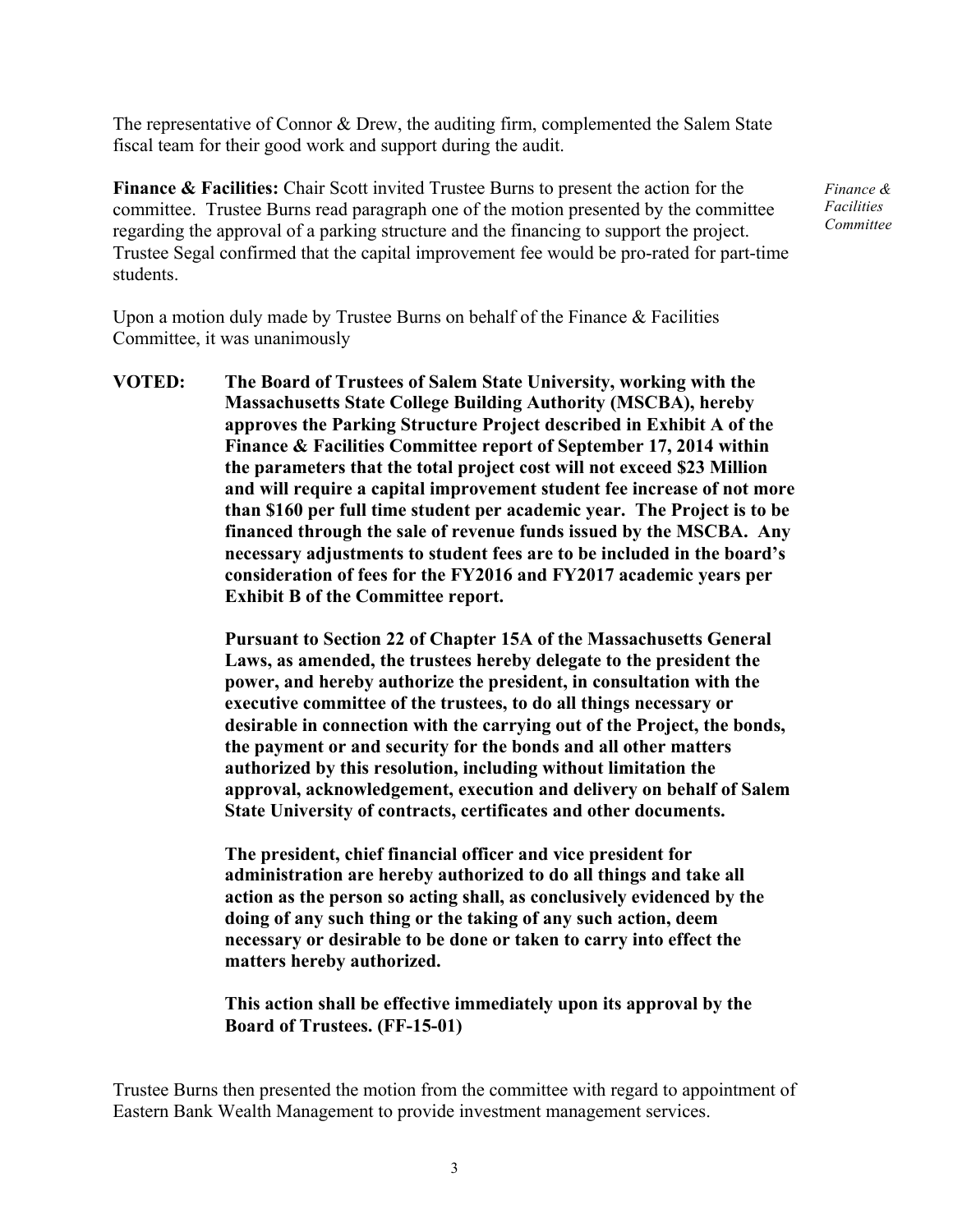Upon a motion duly made by Trustee Burns on behalf of the Finance & Facilities Committee, it was unanimously

**VOTED: The Board of Trustees of Salem State University hereby approves the appointment of Eastern Bank Wealth Management to provide investment management services for certain Salem State University trust funds and authorizes the administration of the university to enter into a three year contract with options to renew for two one year periods and a fee option based on 45 basis points with Eastern Bank Wealth Management beginning December 15, 2014 with provisions for termination of the agreement by either party with or without cause with thirty (30) days written notice.**

### **This resolution is effective upon its approval. (FF-15-02)**

Trustee Burns then presented the motion from the committee with regard to the Salem State University General Operations Budget for Fiscal Year 2014-2015.

Upon a motion duly made by Trustee Burns on behalf of the Finance & Facilities Committee, it was unanimously

**VOTED: The Board of Trustees of Salem State University hereby approves the Fiscal Year 2014-15 General Operations Budget as recommended by the president and described in Attachment A of the Finance & Facilities Committee report of September 17, 2014. The president and other officers of the university are hereby authorized to do all things and take all actions necessary to implement the budget and protect the fiscal health of the university. (FF-15-03)**

**Executive Committee:** Chair Scott presented the actions for the committee. Chair Scott presented the motion regarding appointment to the Salem State University Assistance Corporation Board of Directors.

*Executive Committee*

Upon a motion duly made by Chair Scott on behalf of the Executive Committee, it was unanimously

**VOTED: The Board of Trustees of Salem State University hereby appoints Claude G. Lancome to the Board of Directors of the Salem State University Assistance Corporation for the remainder of a three-year, renewable term expiring March 1, 2017. (EX-15-01)**

Chair Scott then presented the motion from the committee with regard to authorizing the president to pursue and plan for speakers and honorary degree recipients for the 2015 commencement activities.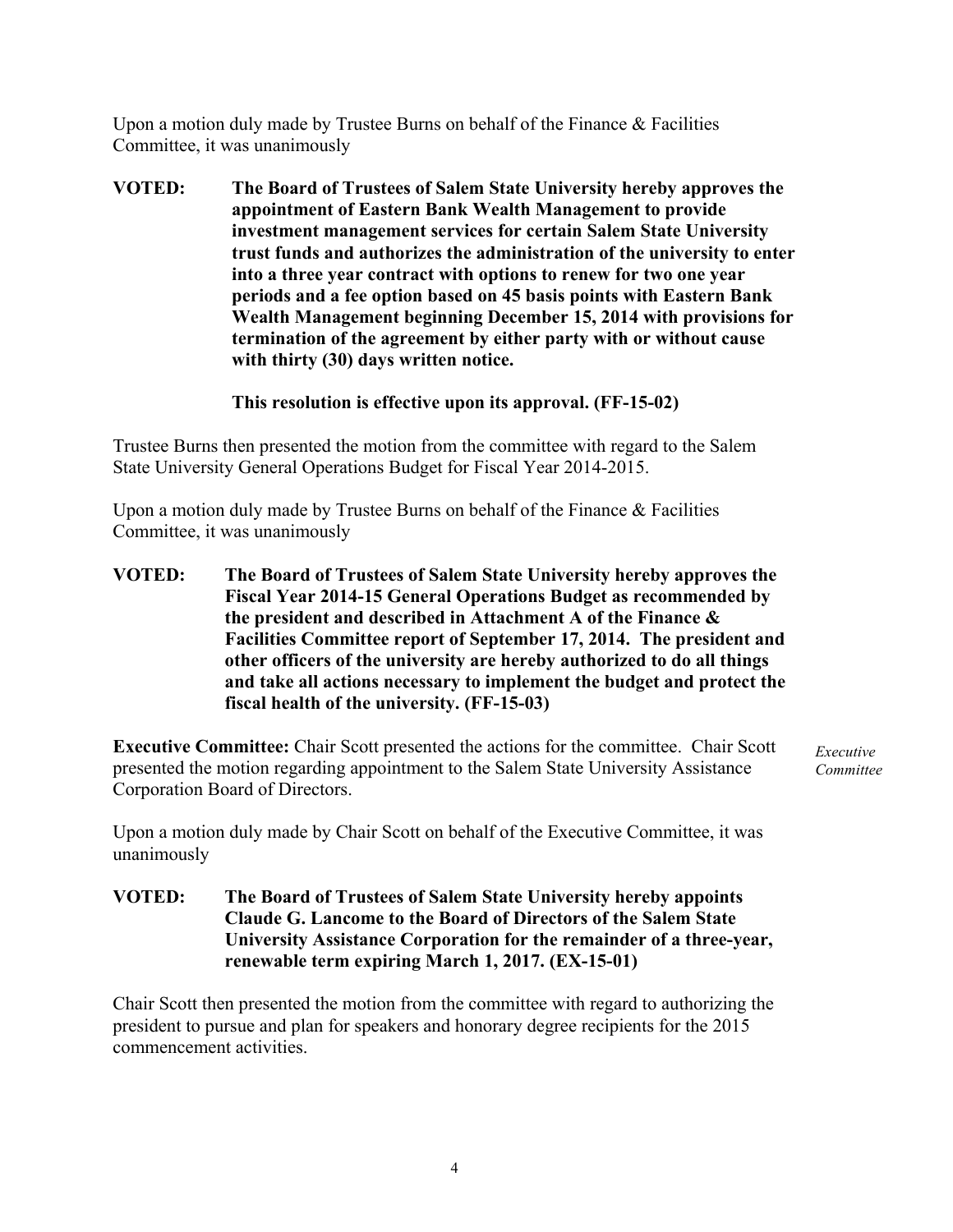Upon a motion duly made by Chair Scott on behalf of the Executive Committee, it was unanimously

VOTED: **The Board of Trustees of Salem State University hereby authorizes the president to pursue and plan for Commencement 2015, in consultation with the chair, including the recruitment and solicitation of individuals to provide the keynote address at each of the three ceremonies and at least one individual for receipt of an honorary degree in keeping with the University's established criteria. (EX-15-02)**

Trustee Segal clarified for the audience that the work of the Board is largely done at the Committee level, and therefore the discussions at the full board meetings may be limited.

\* \* \*

### **IV. REPORT OF THE PRESIDENT**

*Report of the President*

President Meservey began commenting on the concerns of the neighbors with our parking structure project. The University will work with the community to mitigate its impact.

President Meservey then introduced new members of leadership team and individuals whose role have changed:

- John Keenan, Vice President for Administration
- Karen House, Chief Financial Officer
- Amy Everitt, Assistant Provost
- Stephen Matchak, MSCA President

Enrollments: Still early report as the final report will not be produced until October 15, however, the summary is that undergraduate headcount is up 2%; evening down 16% in headcount and 11% in credit hours; graduate headcount is up 3% and credit hours are up 7%. Further, student across multiple divisions are up 4% in headcount.

Haunted Happenings Parade was a great success with alumni and students working together to present the float from the Naples St. Patrick's Day parade. Friends & Family Weekend was also very successful.

Professor Rebecca Hains (communications) is to appear on the Meredith Vieira Show to discuss her new book "The Princess Problem" on WCVB Boston.

The history department's Margo Shea and Tad Baker will lead a walking tour on "The Influence of Quakers in Early Salem" on Saturday, September 27, at 10:00 am. The tour is part of the Essex Heritage Trails and Sails event.

Scottish expatriate Professor Stuart McMahon (sport and movement science) comments on Scotland's upcoming vote to separate from the United Kingdom.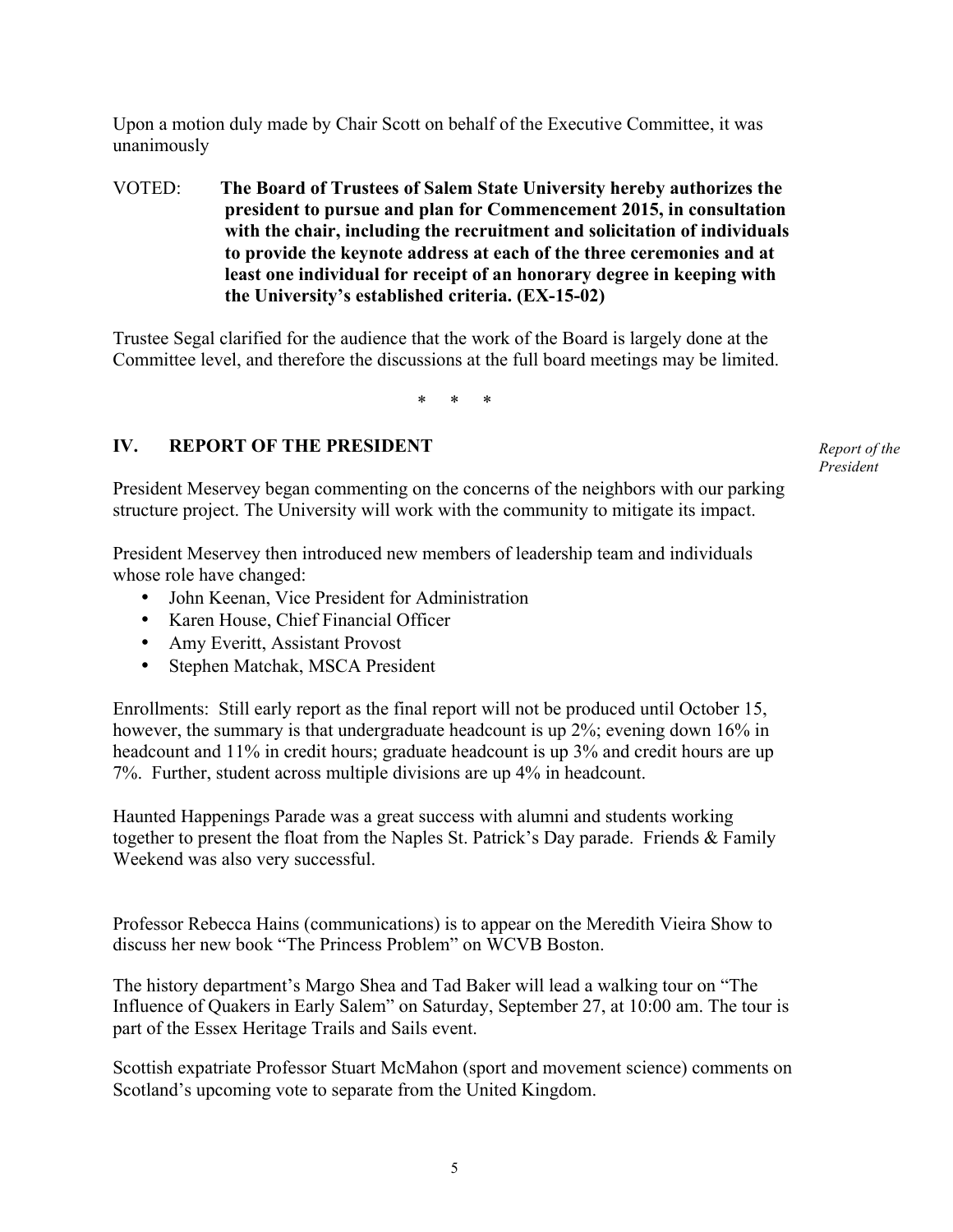Our 10,000 Comprehensive Campaign passed the benchmark of \$17M and hosted a Celebration of Giving and, Athletics Weekend. Stan Cahill, former executive vice president, was inducted to the Hall of Fame for his support of athletics on campus.

Construction of Viking Hall is on time and on budget. The Gordon Center's renovation is underway, and the study for a new science building is underway but the report may not be completed until January or February.

Trustee Lacome asked about the decrease in part-time students and is this happening at other state universities. President Meservey responded that we did not have this information at this time but would provide for the next meeting.

\* \* \*

# **V. REPORT OF THE CHAIR**

Chair Scott began by mentioning that it has been a very busy summer with many meetings both on and off campus. She reported that she participated in the two searches for our VP of Administration and CFO and that the interviews with the provost candidates were upcoming. She offered praise to the Institutional Advancement team for their success in fund raising and events such as the wine auction. Implementation of the Strategic Plan Initiatives continues and does work with the Department of Higher Education. Chair Scott and Trustees Lacome and Davis participated in a statewide conference on the BHE Vision Project. Chair Scott attended the Governor's address on education at Bunker Hill Community College and the Vision Project update at the Boston Foundation. She thanked the Board for re-electing her to the chair position and stated that she looked forward to the year ahead.

\* \* \*

# **VI. OLD BUSINESS**

**Board Offsite Follow up:** The chair reviewed several key topics of discussion from the meeting that took place on May 30, 2014 at the Kernwood Country Club and suggested organization for review of the course of this year.

- February Board Governance, Enrollment Trends
- April Academic Excellence, Fiscal & Capital Projects, Tenure & Promotion
- Board Offsite Review of progress from prior offsite, results of Board selfassessment
- June Results of off-site and goal setting for next year

**Board Self-Assessment**: The chair reviewed the need for a periodic assessment as a bestpractice. Consensus was to go forward with developing an assessment instrument. This

*Report of the Chair*

*Old Business*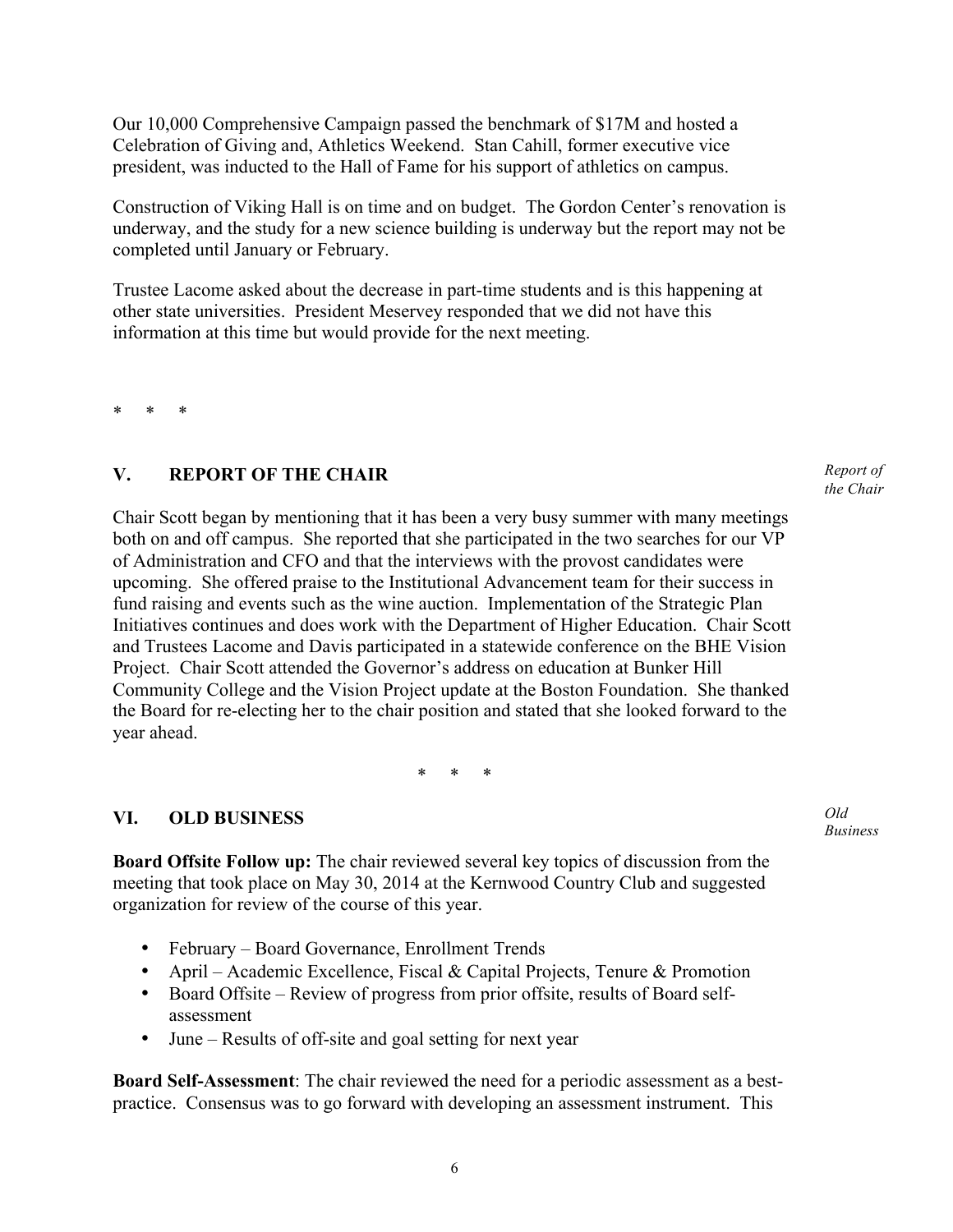will be reviewed at the February meeting and be implement to have the results for the next off-site.

**Scorecard**: A revised Scorecard was shared with the Board which included the changes recommended the June meeting (see attachment X). President Meservey requested feedback for areas that needed further development or areas not included that should be included. Changes included expanding the retention and graduation rates to include comparison of students of color and males as compared to whites and females; international students; faculty and staff diversity representation, among others. Questions raised were why the graduate degrees had decrease and this is because of drops in our enrollments (now increasing); the need for Civic Engagement metrics (currently have hours worked but need other metrics); and the need for peer and aspirational institutions for comparison. Questions were raised about our strategy for recruiting international students and President Meservey responded by informing the Board that the university had recently been accepted into the ACE Internationalization Program and this effort would help us formalize our strategy. Brazil, China and India are key foci and we have good representation from Kenya upon which to build. Out work in the past has been more opportunistic and we desire to grow beyond our current 4% international students but the exact goal has not been set. A question was raised about recruiting in Russia – this is not currently an area of work. And could international students receive financial aid – meritbased, yes; need-based, no as the international student do not complete the FAFSA.

\* \* \*

#### **VII. NEW BUSINESS**

**Recognition of University Retirees:** Chair Scott noted the large number of employees retiring this year. The president noted that the "Class of 2014" had a collective 617 years of service with the university. In recognition of their decades of contributions to Salem State, their names will be entered into the minutes of the meeting (Attachment E). President Meservey took the opportunity to provide special recognition to a member of the faculty who had taught at Salem State University for 51 years, Professor Ken MacIver of the Sociology Department. The president read aloud the tribute to Professor MacIver that was given at the retiree recognition event in late May (Attachment F).

#### **VIII. OPEN FORUM**

The open forum took place at the start of the meeting.

\* \* \*

#### **IX. EXECUTIVE SESSION**

At this point, Chair Scott explained the need for the Board to go into Executive Session to discuss a potential real estate acquisition. The meeting would reconvene at the close of the session, however there was no further business to come before the board.

Upon a motion duly made by Trustee Burns, seconded by Trustee Segal, it was unanimously

*New Business*

*ew Business Open Forum*

*Executive Session*